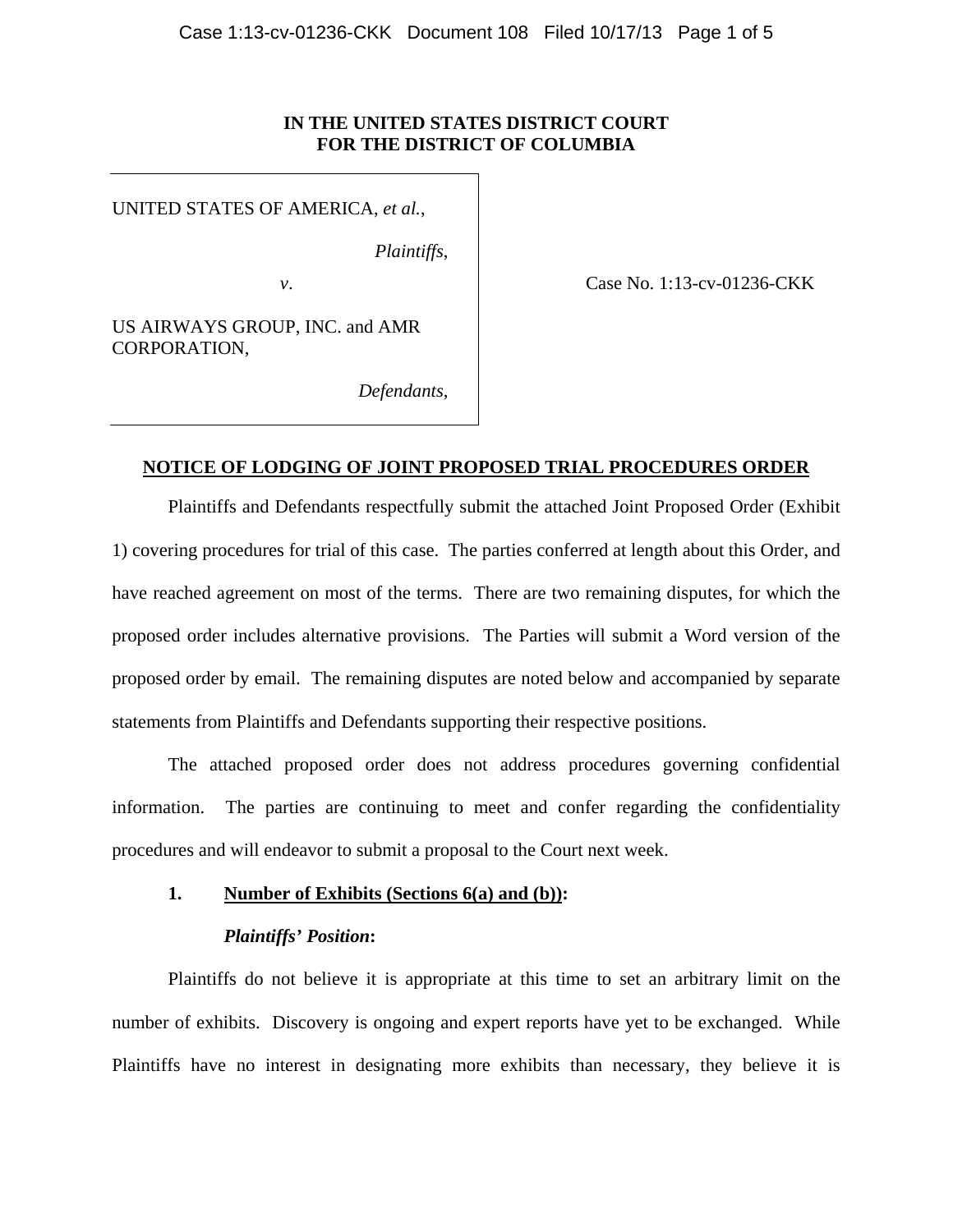#### Case 1:13-cv-01236-CKK Document 108 Filed 10/17/13 Page 2 of 5

premature to limit the number of exhibits. If a limit must be established, Plaintiffs recommend an 800-exhibit limit, which is, of course, subject to later reconsideration.

#### *Defendants' Position:*

Defendants propose that each side be limited to no more than 400 exhibits. This number is sufficient to ensure each side can fully present its case without unduly burdening the Court. This number will also reduce unnecessary disputes over evidentiary objections to and the confidentiality of listed trial exhibits. In light of the fixed time window for trial, reasonable exhibit limitations will facilitate a more efficient and focused proceeding, and 400 exhibits per side will be more than sufficient.

# **2. Time Limits (Section 10(b)):**

### *Plaintiffs' Position***:**

The Court has provided sufficient time between November 25 and December 17 for the parties to present their cases. Further time limits are unnecessary until, at the earliest, the parties have exchanged final witness lists and clarified what issues remain in dispute for trial. For example, it is unclear how much testimony, if any, will be necessary on whether city pairs are relevant markets for assessing the likely effects of this merger. It also remains unclear which corporate customers, if any, Defendants intend to depose or call live at trial.

### *Defendants' Position:*

The parties have agreed that each side shall be entitled to an equal amount of time for witness examination. Defendants propose that each side receive 30 hours of witness examination time. This would allow for five six-hour days of examination per side, permitting examination to be completed within the parties' previous estimate as to trial duration. Plaintiffs' non-proposal with respect to examination time unfairly disadvantages the Airlines. Both sides should know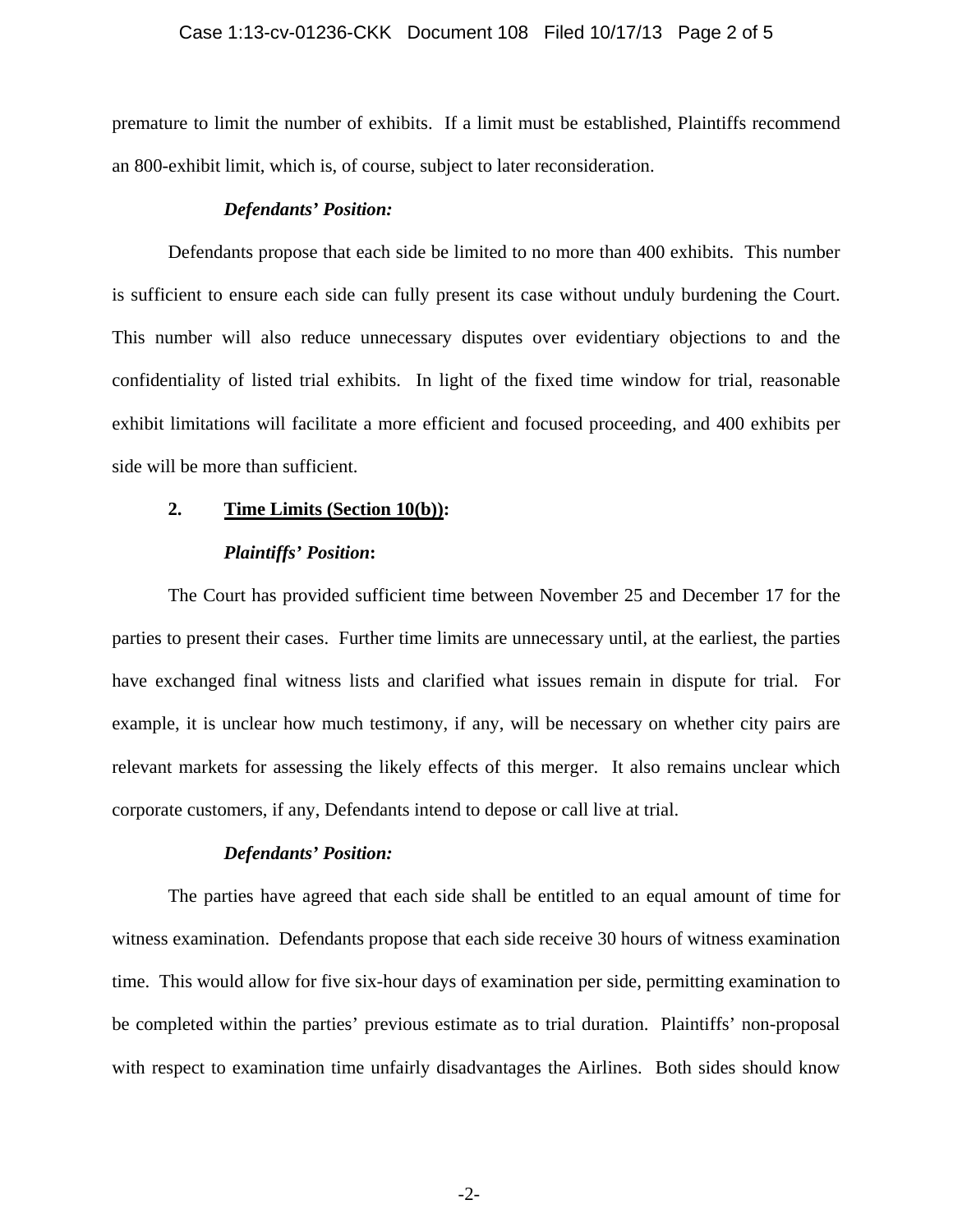# Case 1:13-cv-01236-CKK Document 108 Filed 10/17/13 Page 3 of 5

before the start of trial exactly how much time they will have to present their cases. Establishing time limits now will ensure each side can plan appropriately for trial and coordinate the schedules of their witnesses.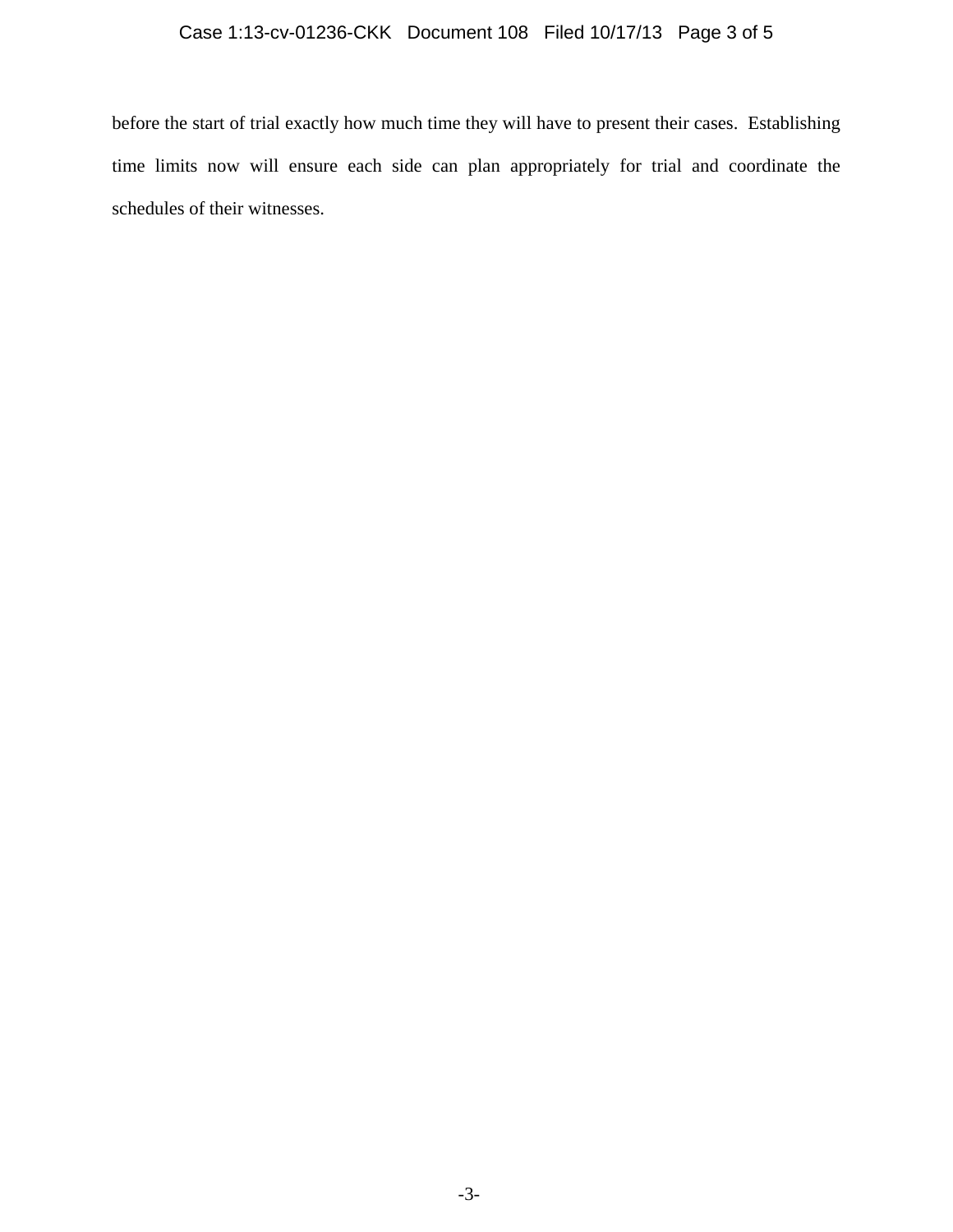Dated: October 17, 2013

Respectfully submitted,

/s/

Mark Ryan Ryan Danks U.S. DEPARTMENT OF JUSTICE Antitrust Division 450 5th Street NW Room 4648 Washington, DC 20001 (202) 305-0128 Fax: (202) 514-6525 mark.w.ryan@usdoj.gov ryan.danks@usdoj.gov

*Attorneys for Plaintiff United States* 

/s/

Richard G. Parker (DC Bar #327544) Courtney Dyer (DC Bar #490805) O'MELVENY & MYERS LLP 1625 Eye Street, N.W. Washington, D.C. 20006 (202) 383-5300 (Phone) (202) 383-5414 (Facsimile) rparker@omm.com cdyer@omm.com krobson@omm.com

Kenneth R. O'Rourke (admitted pro hac vice) O'MELVENY & MYERS LLP 400 South Hope Street Los Angeles, CA 90071 (213) 430-6000 (Phone) (213) 430-6407 (Facsimile) korourke@omm.com

Paul T. Denis (DC Bar #437040) Steven G. Bradbury (DC Bar #416430) DECHERT LLP 1900 K Street, N.W. Washington, DC 20006 (202) 261-3300 (Phone) (202) 261-3333 (Facsimile) paul.denis@dechert.com steven.bradbury@dechert.com

Charles F. Rule (DC Bar #370818) CADWALADER, WICKERSHAM & TAFT LLP 700 Sixth Street, N.W. Washington, DC 20001 (202) 862-2200 (Phone) (202) 862-2400 (Facsimile) rick.rule@cwt.com

*Attorneys for Defendant US Airways Group, Inc.*